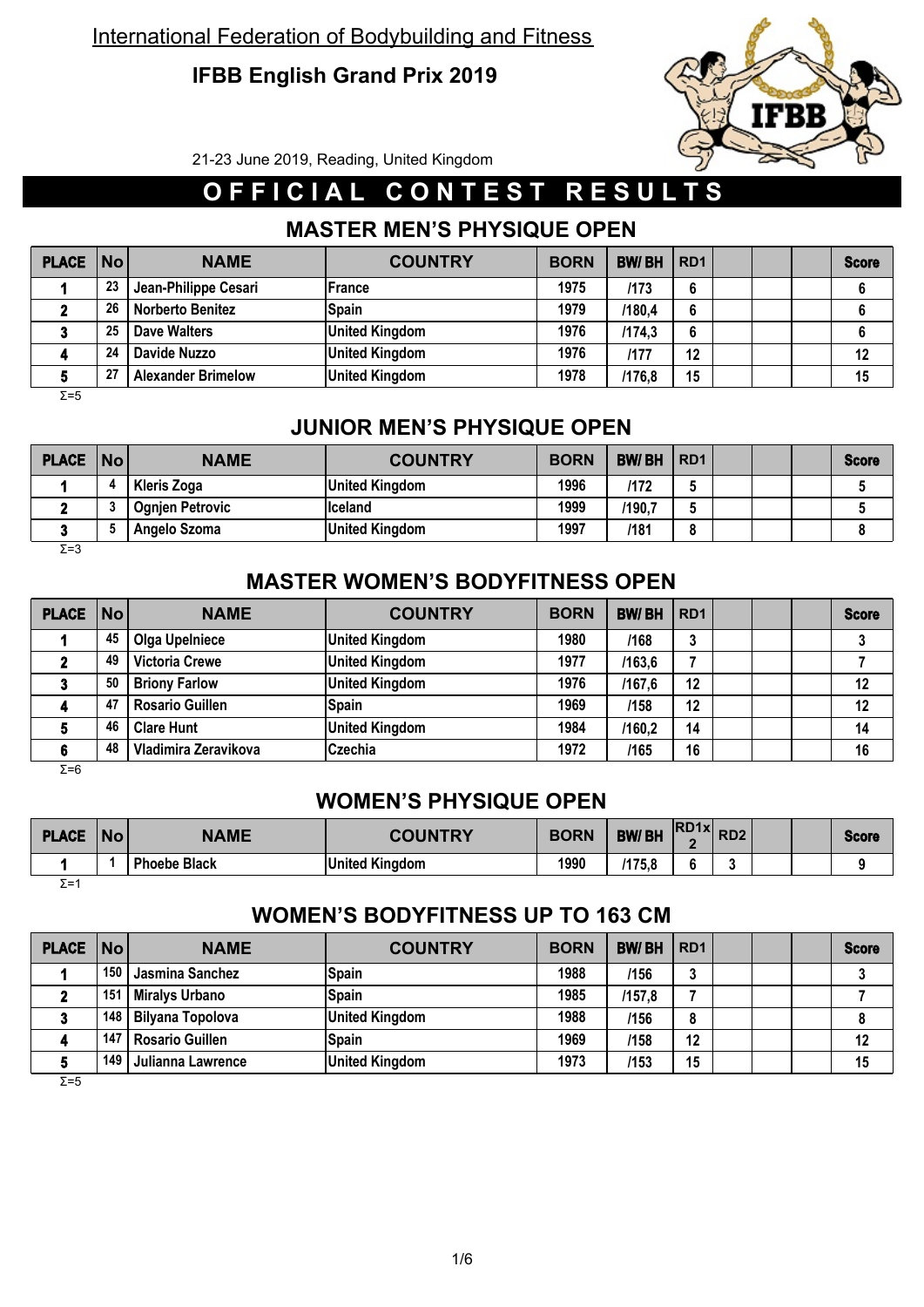### **WOMEN'S BODYFITNESS OVER 163 CM**

| <b>PLACE No</b> |     | <b>NAME</b>           | <b>COUNTRY</b>        | <b>BORN</b> | <b>BW/BH</b> | RD <sub>1</sub> |  | <b>Score</b> |
|-----------------|-----|-----------------------|-----------------------|-------------|--------------|-----------------|--|--------------|
|                 | 155 | <b>Olga Upelniece</b> | <b>United Kingdom</b> | 1980        | /168         | ≏<br>u          |  |              |
|                 | 157 | <b>Victoria Crewe</b> | <b>United Kingdom</b> | 1977        | /163.6       | 6               |  |              |
|                 | 154 | <b>Briony Farlow</b>  | <b>United Kingdom</b> | 1976        | /167.6       | 9               |  |              |
|                 | 156 | Vladimira Zeravikova  | <b>Czechia</b>        | 1972        | /165         | 12              |  | 12           |
| $\Sigma = 4$    |     |                       |                       |             |              |                 |  |              |

#### **WOMEN'S BODYFITNESS OVERALL**

| <b>PLACE</b> | No  | <b>NAME</b>     | <b>COUNTRY</b>        | <b>BORN</b> | <b>BW/BH</b> | R <sub>D</sub> <sub>1</sub> |  | <b>Score</b> |
|--------------|-----|-----------------|-----------------------|-------------|--------------|-----------------------------|--|--------------|
|              | 155 | Olga Upelniece  | <b>United Kingdom</b> | 1980        | /168         |                             |  |              |
|              | 150 | Jasmina Sanchez | Spain                 | 1988        | /156         |                             |  |              |
| Σ=2          |     |                 |                       |             |              |                             |  |              |

### **MEN'S PHYSIQUE UP TO 173 CM**

| PLACE No   |    | <b>NAME</b>            | <b>COUNTRY</b>        | <b>BORN</b> | <b>BW/BH</b> | $RD1$ RD2 |    |  | <b>Score</b> |
|------------|----|------------------------|-----------------------|-------------|--------------|-----------|----|--|--------------|
|            | 93 | <b>Calvin Rhun</b>     | <b>United Kingdom</b> | 1988        | /172.5       | 3         | 3  |  |              |
|            | 91 | <b>Kleris Zoga</b>     | <b>United Kingdom</b> | 1996        | /172         | 9         | 9  |  | 9            |
|            | 87 | <b>Aitor Rodriguez</b> | <b>Spain</b>          | 1984        | /164,5       | 9         | 9  |  | 9            |
|            | 94 | Rui Pereira            | <b>United Kingdom</b> | 1986        | /169,8       | 9         | 9  |  | 9            |
|            | 89 | <b>Kishan Patel</b>    | <b>United Kingdom</b> | 1986        | /171.5       | 16        | 15 |  | 15           |
|            | 88 | Paul Liam              | <b>United Kingdom</b> | 1992        | /166.5       | 18        | 17 |  | 17           |
|            | 92 | Mustafa Erdura         | <b>Turkey</b>         | 1990        | /165         | 21        |    |  |              |
| <b>DNC</b> | 90 | Joshua Ajibola         | <b>United Kingdom</b> | 1982        | /170,2       |           |    |  |              |

Σ=8

### **MEN'S PHYSIQUE UP TO 179 CM**

| <b>PLACE No</b> |     | <b>NAME</b>                 | <b>COUNTRY</b>        | <b>BORN</b> | <b>BW/BH</b> | l RD1 |  | <b>Score</b> |
|-----------------|-----|-----------------------------|-----------------------|-------------|--------------|-------|--|--------------|
|                 | 99  | <b>Mario Paez</b>           | Paraguay              | 1977        | /176.5       | 4     |  |              |
|                 | 97  | Abdulrahman Aloumi          | <b>United Kingdom</b> | 1984        | /176,6       |       |  |              |
|                 | 102 | <b>Abdullalif Al-Rujaib</b> | <b>Kuwait</b>         | 1979        | /173.1       | 8     |  | 8            |
|                 | 100 | Dave Walters                | <b>United Kingdom</b> | 1976        | /174,3       | 11    |  | 11           |
|                 | 98  | <b>Carl Harpa</b>           | <b>United Kingdom</b> | 1986        | /176,4       | 15    |  | 15           |
|                 | 101 | Jordan Lennon               | <b>United Kingdom</b> | 1996        | /174,7       | 18    |  | 18           |

Σ=6

# **MEN'S PHYSIQUE OVER 179 CM**

| <b>PLACE   No  </b> |     | <b>NAME</b>                 | <b>COUNTRY</b>        | <b>BORN</b> | <b>BW/BH</b> | RD <sub>1</sub> |  | <b>Score</b> |
|---------------------|-----|-----------------------------|-----------------------|-------------|--------------|-----------------|--|--------------|
|                     | 109 | <b>Pierre-Martin Murcia</b> | <b>France</b>         | 1988        | /181,2       | д               |  |              |
|                     | 105 | <b>Norberto Benitez</b>     | <b>Spain</b>          | 1979        | /180,4       | 6               |  |              |
|                     | 108 | <b>Ognjen Petrovic</b>      | liceland              | 1999        | /190,7       | o<br>Ō          |  |              |
|                     | 106 | Angelo Szoma                | <b>United Kingdom</b> | 1997        | /181         | 13              |  | 13           |
|                     | 107 | <b>Reza Rezamand</b>        | <b>United Kingdom</b> | 1983        | /182         | 14              |  | 14           |

Σ=5

## **MEN'S PHYSIQUE OVERALL**

| <b>PLACE</b> | No  | <b>NAME</b>                 | <b>COUNTRY</b>        | <b>BORN</b> | <b>BW/BH</b> | R <sub>D</sub> 1 |  | <b>Score</b> |
|--------------|-----|-----------------------------|-----------------------|-------------|--------------|------------------|--|--------------|
|              | 93  | <b>Calvin Rhun</b>          | <b>United Kingdom</b> | 1988        | /172,5       |                  |  |              |
|              | 99  | <b>Mario Paez</b>           | Paraguay              | 1977        | /176.5       |                  |  |              |
|              | 109 | <b>Pierre-Martin Murcia</b> | France                | 1988        | /181.2       | O                |  |              |

 $\overline{Σ}$ =3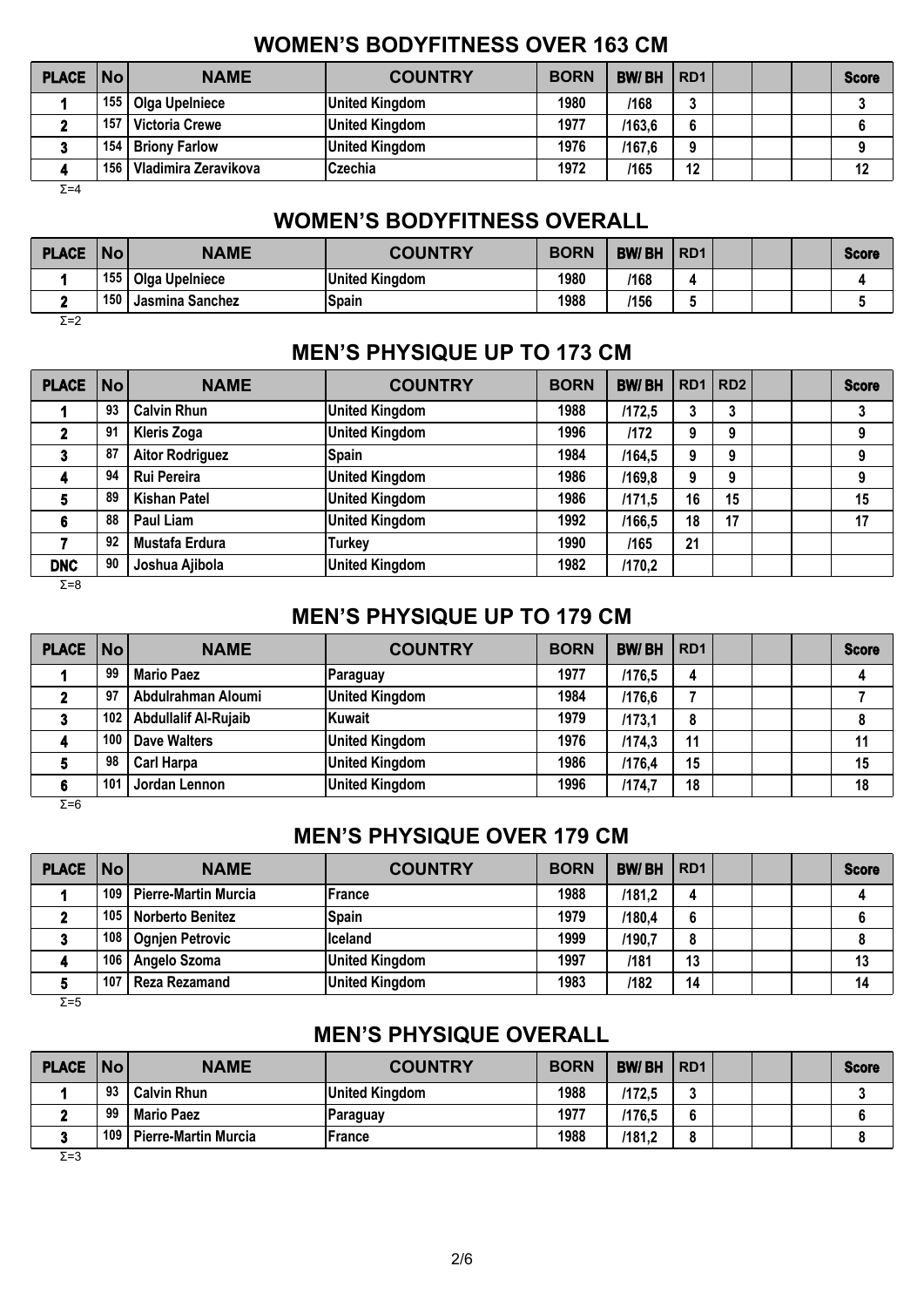# **WOMEN'S WELLNESS FITNESS UP TO 158 CM**

| PLACE No     |     | <b>NAME</b>            | <b>COUNTRY</b>        | <b>BORN</b> | <b>BW/BH</b> | R <sub>D</sub> 1 |  | <b>Score</b> |
|--------------|-----|------------------------|-----------------------|-------------|--------------|------------------|--|--------------|
|              | 162 | <b>Catuxa Vazquez</b>  | <b>Spain</b>          | 1990        | /156         | J                |  |              |
|              | 160 | <b>Catia Moreira</b>   | Luxembourq            | 1988        | /155,5       |                  |  |              |
|              | 163 | <b>Becky Wright</b>    | <b>United Kingdom</b> | 1992        | /158         | 9                |  |              |
| 4            | 164 | <b>Lorenza Elphick</b> | <b>Malta</b>          | 1971        | /155         | 11               |  | 11           |
|              | 161 | Maneeta Virdi          | <b>United Kingdom</b> | 1988        | /156         | 14               |  | 14           |
| $\Sigma = 5$ |     |                        |                       |             |              |                  |  |              |

### **WOMEN'S WELLNESS FITNESS OVER 158 CM**

| PLACE   No |     | <b>NAME</b>            | <b>COUNTRY</b>        | <b>BORN</b> | <b>BW/BH</b> | RD1 |  | <b>Score</b> |
|------------|-----|------------------------|-----------------------|-------------|--------------|-----|--|--------------|
|            | 168 | Jade Packer            | <b>United Kingdom</b> | 1998        | /171.5       | ◠   |  |              |
|            | 167 | Karin Pienaar          | <b>United Kingdom</b> | 1976        | /171         | 6   |  |              |
|            | 166 | Angelika Prejna        | <b>United Kingdom</b> | 1988        | /166,5       | 9   |  |              |
|            | 169 | Karoliina Kangaskolkka | Finland               | 1987        | /162         | 12  |  | 12           |

 $\overline{Σ=4}$ 

### **WOMEN'S WELLNESS FITNESS OVERALL**

| <b>PLACE</b> | <b>No</b> | <b>NAME</b>    | <b>COUNTRY</b>        | <b>BORN</b> | <b>BW/BH</b> | R <sub>D</sub> 1 |  | Score |
|--------------|-----------|----------------|-----------------------|-------------|--------------|------------------|--|-------|
|              | 168       | Jade Packer    | <b>United Kingdom</b> | 1998        | /171.5       |                  |  |       |
|              | 162       | Catuxa Vazquez | <b>Spain</b>          | 1990        | /156         |                  |  |       |

 $\overline{Σ}$ =2

# **MEN'S CLASSIC PHYSIQUE OPEN**

| <b>PLACE</b> | $\overline{\mathsf{No}}$ | <b>NAME</b>           | <b>COUNTRY</b>        | <b>BORN</b> | <b>BW/BH</b> | $\cdot$ RD1x RD2 |    |  | <b>Score</b> |
|--------------|--------------------------|-----------------------|-----------------------|-------------|--------------|------------------|----|--|--------------|
|              | 80                       | Andrei-Alexandru Adam | <b>United Kingdom</b> | 1990        | 84/176,8     | 6                | 4  |  | 10           |
|              | 81                       | <b>Sandor Csaba</b>   | <b>Hungary</b>        | 1990        | 74/168.5     | 16               | 6  |  | 22           |
|              | 83                       | <b>Ricardo Vera</b>   | <b>Spain</b>          | 1976        | 81,6/175     | 20               | 8  |  | 28           |
| 4            | 79                       | <b>Martin Dostal</b>  | <b>Czechia</b>        | 1994        | 83,4/178,8   | 20               | 10 |  | 30           |
|              | 82                       | Jose-Luis Fernandez   | <b>Spain</b>          | 1989        | 93,8/182     | 30               | 16 |  | 46           |
|              | 84                       | <b>Piotr Urban</b>    | <b>United Kingdom</b> | 1988        | 80,8/176     | 36               | 17 |  | 53           |

 $\overline{Σ=6}$ 

# **MUSCULAR MEN'S PHYSIQUE OPEN**

| PLACE No |                  | <b>NAME</b>             | <b>COUNTRY</b> | <b>BORN</b> | <b>BW/BH</b> | RD <sub>1</sub> |  | <b>Score</b> |
|----------|------------------|-------------------------|----------------|-------------|--------------|-----------------|--|--------------|
|          | 115              | <b>Marcel Feber</b>     | lGermanv       | 1995        | /172         |                 |  |              |
|          | 112 <sub>1</sub> | <b>Fabian Feber</b>     | lGermanv       | 1995        | /172         |                 |  |              |
|          | 116 <sub>1</sub> | <b>Rosario La Marca</b> | <b>Belgium</b> | 1982        | /167         | a               |  |              |
| 4        | 114              | <b>Aitor Rodriguez</b>  | <b>Spain</b>   | 1984        | /164,5       | 12              |  | 12           |
|          | 113              | <b>Martin Jez</b>       | Czechia        | 1992        | /187         | 13              |  | 13           |

 $Σ=5$ 

# **JUNIOR WOMEN'S BIKINI-FITNESS OPEN**

| PLACE No |    | <b>NAME</b>            | <b>COUNTRY</b>        | <b>BORN</b> | <b>BW/BH</b> | RD <sub>1</sub> |  | <b>Score</b> |
|----------|----|------------------------|-----------------------|-------------|--------------|-----------------|--|--------------|
|          |    | Katie Da Silva         | United Kingdom        | 1998        | /163,5       |                 |  |              |
|          |    | Paige-Rebecca Garner   | <b>United Kingdom</b> | 1996        | /158,2       |                 |  |              |
|          | 10 | <b>Sarah Burdock</b>   | <b>United Kingdom</b> | 1999        | /156.1       |                 |  |              |
|          |    | <b>Greta Supinaite</b> | <b>United Kingdom</b> | 1997        | /167.6       | 12              |  |              |

 $Σ=4$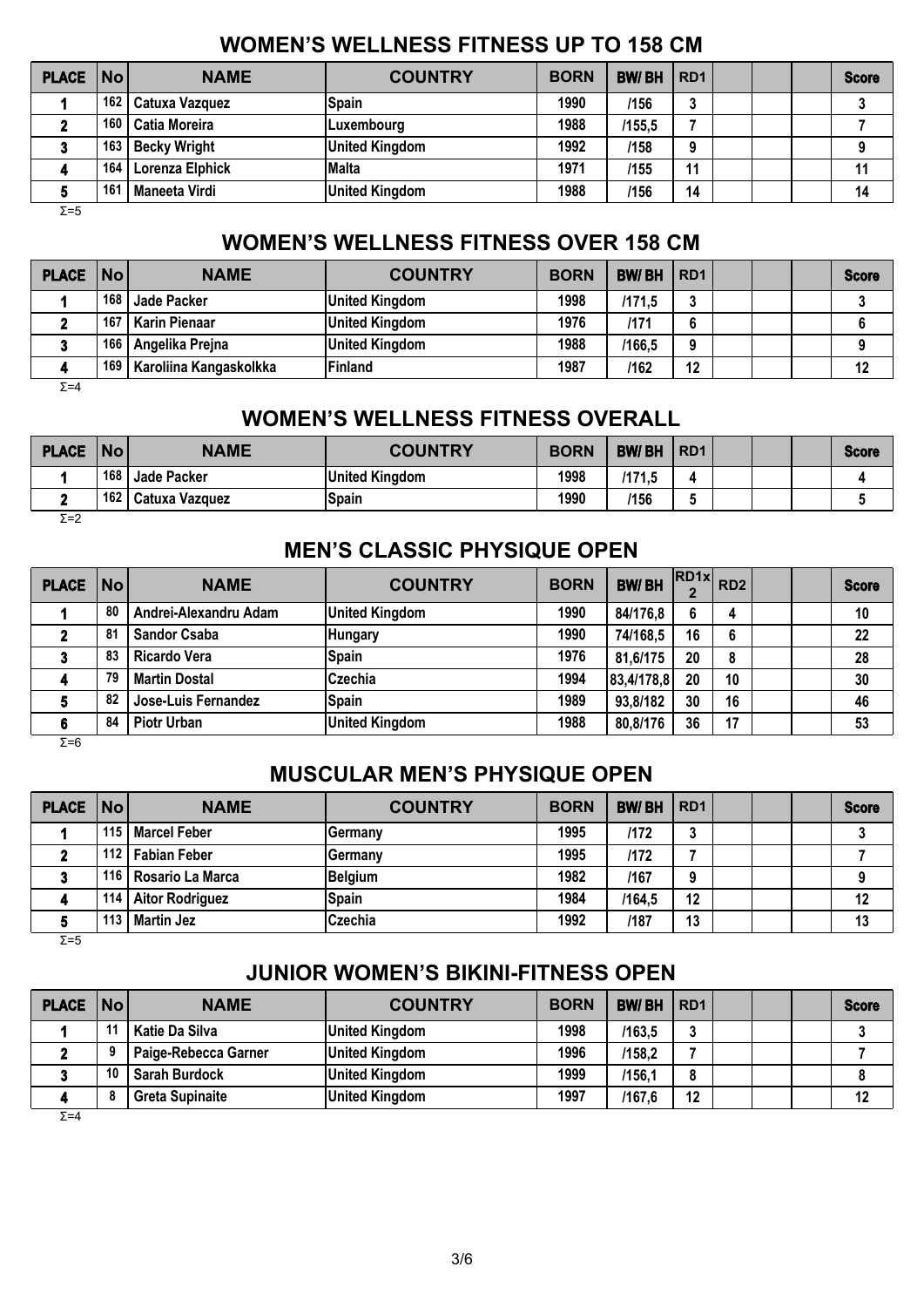### **MASTER WOMEN'S BIKINI-FITNESS UP TO 163 CM**

| <b>PLACE No</b> |    | <b>NAME</b>             | <b>COUNTRY</b>        | <b>BORN</b> | <b>BW/BH</b> | RD <sub>1</sub> |  | <b>Score</b> |
|-----------------|----|-------------------------|-----------------------|-------------|--------------|-----------------|--|--------------|
|                 | 31 | Kamila Pardamkova       | <b>Spain</b>          | 1977        | /154.5       | 6               |  | 6            |
|                 | 34 | <b>Meg Lawrence</b>     | <b>United Kingdom</b> | 1973        | /148         | 9               |  |              |
|                 | 33 | Daniela Blazheva        | <b>United Kingdom</b> | 1981        | /158,8       | 10              |  | 10           |
|                 | 30 | Szilvia Babinszki       | <b>United Kingdom</b> | 1977        | /162,7       | 13              |  | 13           |
|                 | 35 | <b>Rocio Pedrero</b>    | <b>Spain</b>          | 1978        | /157.5       | 13              |  | 13           |
|                 | 32 | <b>Alison Fernandes</b> | <b>United Kingdom</b> | 1981        | /154,3       | 17              |  | 17           |

Σ=6

### **MASTER WOMEN'S BIKINI-FITNESS OVER 163 CM**

| <b>PLACE   No  </b> |    | <b>NAME</b>          | <b>COUNTRY</b>        | <b>BORN</b> | <b>BW/BH</b> | RD <sub>1</sub> |  | <b>Score</b> |
|---------------------|----|----------------------|-----------------------|-------------|--------------|-----------------|--|--------------|
|                     | 42 | Katerina Jakubcova   | <b>United Kingdom</b> | 1980        | /164,6       | 3               |  |              |
|                     | 39 | <b>Becky Goodall</b> | <b>United Kingdom</b> | 1980        | /170.5       | 6               |  |              |
|                     | 40 | <b>Yvette Geary</b>  | <b>United Kingdom</b> | 1978        | /174,6       | 9               |  |              |
|                     | 41 | <b>Pamela David</b>  | <b>United Kingdom</b> | 1972        | /168,6       | 12              |  | 12           |
|                     | 38 | Natasha Arkley       | <b>United Kingdom</b> | 1983        | /165         | 15              |  | 15           |
| $\Sigma = 5$        |    |                      |                       |             |              |                 |  |              |

## **MASTER WOMEN'S BIKINI-FITNESS OVERALL**

| <b>PLACE</b> | No | <b>NAME</b>        | <b>COUNTRY</b>        | <b>BORN</b> | <b>BW/BH</b> | R <sub>D</sub> 1 |  | <b>Score</b> |
|--------------|----|--------------------|-----------------------|-------------|--------------|------------------|--|--------------|
|              | 31 | Kamila Pardamkova  | <b>Spain</b>          | 1977        | /154,5       |                  |  |              |
|              | 42 | Katerina Jakubcova | <b>United Kingdom</b> | 1980        | /164,6       |                  |  |              |

 $\overline{Σ}$ =2

#### **WOMEN'S BIKINI-FITNESS UP TO 160 CM**

| <b>PLACE</b> | No  | <b>NAME</b>             | <b>COUNTRY</b>        | <b>BORN</b> | <b>BW/BH</b> | RD <sub>1</sub> | RD <sub>2</sub> |  | <b>Score</b> |
|--------------|-----|-------------------------|-----------------------|-------------|--------------|-----------------|-----------------|--|--------------|
|              | 122 | Viktorija Ruminaviciute | <b>United Kingdom</b> | 1989        | /158,5       | 3               | 3               |  | 3            |
|              | 123 | <b>Brigitta German</b>  | Ireland               | 1990        | /158,5       | 8               | 8               |  | 8            |
| 3            | 121 | Kamila Pardamkova       | <b>Spain</b>          | 1977        | /154,5       | 9               | 9               |  | 9            |
| 4            | 124 | Paige-Rebecca Garner    | <b>United Kingdom</b> | 1996        | /158,2       | 10              | 11              |  | 11           |
| 5.           | 126 | <b>Sarah Burdock</b>    | <b>United Kingdom</b> | 1999        | /156,1       | 15              | 15              |  | 15           |
| 6            | 119 | Petya Yordanova         | <b>Bulgaria</b>       | 1987        | /155         | 20              | 18              |  | 18           |
|              | 127 | Daniela Blazheva        | <b>United Kingdom</b> | 1981        | /158,8       | 21              |                 |  |              |
| 8            | 120 | Polina Hubavenska       | <b>United Kingdom</b> | 1991        | /159         | 23              |                 |  |              |
| <b>DNC</b>   | 125 | <b>Rocio Pedrero</b>    | <b>Spain</b>          | 1978        | /157,5       |                 |                 |  |              |

Σ=9

# **WOMEN'S BIKINI-FITNESS UP TO 166 CM**

| PLACE No |     | <b>NAME</b>           | <b>COUNTRY</b>        | <b>BORN</b> | <b>BW/BH</b> | RD <sub>1</sub> |  | <b>Score</b> |
|----------|-----|-----------------------|-----------------------|-------------|--------------|-----------------|--|--------------|
|          | 134 | Ashleigh Jackson      | <b>United Kingdom</b> | 1994        | /163,7       | າ<br>J          |  | ≏            |
|          | 133 | Mariana Semchii       | <b>United Kingdom</b> | 1990        | /163.8       |                 |  |              |
|          | 130 | <b>Martyna Derlat</b> | Poland                | 1987        | /163         | 8               |  | 8            |
|          | 132 | Szilvia Babinszki     | <b>United Kingdom</b> | 1977        | /162,7       | 13              |  | 13           |
|          | 131 | <b>Heather Smith</b>  | <b>United Kingdom</b> | 1986        | /162.3       | 14              |  | 14           |
|          | 135 | Rosa Svenn            | Finland               | 1993        | /162,3       | 18              |  | 18           |

 $\overline{Σ=6}$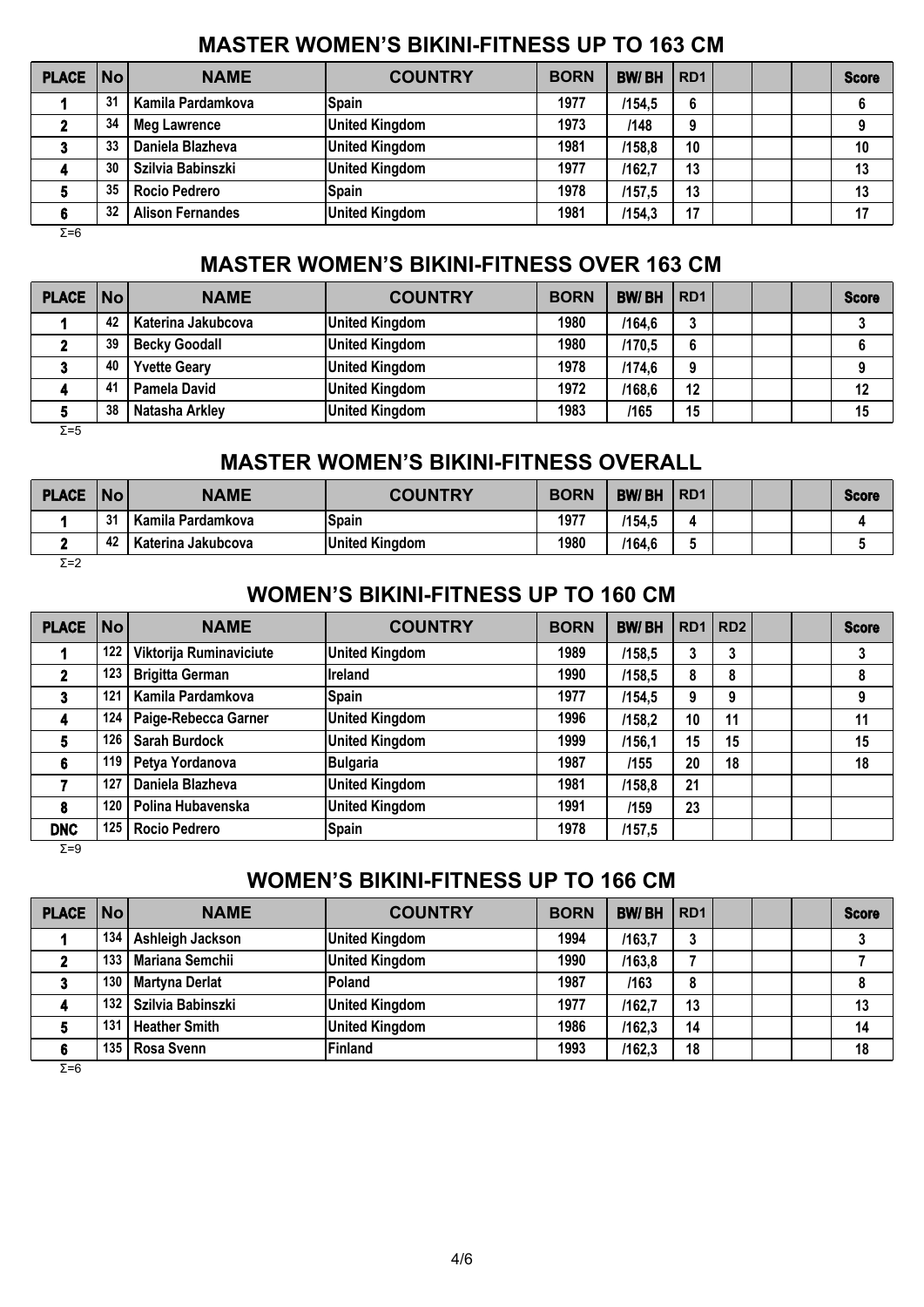## **WOMEN'S BIKINI-FITNESS OVER 166 CM**

| <b>PLACE</b> | No  | <b>NAME</b>               | <b>COUNTRY</b>        | <b>BORN</b> | <b>BW/BH</b> | RD1   RD2 |    |  | <b>Score</b> |
|--------------|-----|---------------------------|-----------------------|-------------|--------------|-----------|----|--|--------------|
|              | 144 | Kristjana Kristiusdicttir | Iceland               | 1994        | /166.2       | 4         | 5  |  |              |
|              | 142 | Tereza Sukova             | <b>United Kingdom</b> | 1986        | /173,4       | 9         |    |  |              |
|              | 141 | Dominika Korzen           | <b>United Kingdom</b> | 1995        | /173,9       | 6         | 8  |  |              |
|              | 139 | <b>Becky Goodall</b>      | <b>United Kingdom</b> | 1980        | /170,5       | 11        | 12 |  | 12           |
|              | 140 | Noora Kesti               | Finland               | 1990        | /166,7       | 15        | 15 |  | 15           |
| 6            | 138 | <b>Greta Supinaite</b>    | <b>United Kingdom</b> | 1997        | /167,6       | 15        | 18 |  | 18           |
|              | 143 | <b>Yvette Geary</b>       | <b>United Kingdom</b> | 1978        | /174,6       | 20        |    |  |              |
| $\Sigma = 7$ |     |                           |                       |             |              |           |    |  |              |

### **WOMEN'S BIKINI-FITNESS OVERALL**

| <b>PLACE   No  </b> |       | <b>NAME</b>                     | <b>COUNTRY</b>        | <b>BORN</b> | <b>BW/BH</b> | IRD <sub>1</sub> |  | <b>Score</b> |
|---------------------|-------|---------------------------------|-----------------------|-------------|--------------|------------------|--|--------------|
|                     | 134 l | Ashleigh Jackson                | <b>United Kingdom</b> | 1994        | /163,7       | -                |  |              |
|                     | 122   | Viktorija Ruminaviciute         | <b>United Kingdom</b> | 1989        | /158,5       | 6                |  |              |
|                     |       | 144   Kristiana Kristiusdicttir | Iceland               | 1994        | /166,2       | $\Omega$         |  |              |
| $\Sigma = 3$        |       |                                 |                       |             |              |                  |  |              |

### **MASTER MEN'S BODYBUILDING OPEN**

| <b>PLACE No</b> |    | <b>NAME</b>              | <b>COUNTRY</b>        | <b>BORN</b> | <b>BW/BH</b> | $\cdot$ RD1x RD2 |        |  | <b>Score</b> |
|-----------------|----|--------------------------|-----------------------|-------------|--------------|------------------|--------|--|--------------|
|                 | 14 | <b>Brett Stephens</b>    | <b>United Kingdom</b> | 1978        | 116,2/       | 6                | າ<br>ა |  | 9            |
|                 | 18 | <b>Juan Martin Munoz</b> | <b>Spain</b>          | 1969        | 79,21        | 16               | 8      |  | 24           |
|                 | 17 | Rafael De Pedro Redondo  | <b>Spain</b>          | 1972        | 89           | 20               | 12     |  | 32           |
|                 | 15 | <b>Keith Nimo</b>        | <b>United Kingdom</b> | 1975        | 107/         | 26               | 10     |  | 36           |
|                 | 19 | Emi Roberti              | <b>United Kingdom</b> | 1977        | 75,4/        | 28               | 12     |  | 40           |
|                 | 16 | Ayo Johnson              | <b>United Kingdom</b> | 1972        |              | 36               | 17     |  | 53           |
| $\Sigma = 6$    |    |                          |                       |             |              |                  |        |  |              |

## **MEN'S BODYBUILDING UP TO 80 KG**

| <b>PLACE   No  </b> |    | <b>NAME</b>                         | <b>COUNTRY</b>        | <b>BORN</b> | <b>BW/BH</b> | $RDAx$ $RD2$ |    |  | <b>Score</b> |
|---------------------|----|-------------------------------------|-----------------------|-------------|--------------|--------------|----|--|--------------|
|                     | 57 | Maximiliano Rodriguez Jimenez Spain |                       | 1982        | 78.4/        |              | 2  |  |              |
|                     | 55 | <b>Yasser Farhat</b>                | <b>United Kingdom</b> | 1993        | 79,8/        | 12           | 6  |  | 18           |
|                     | 54 | <b>Juan Martin Munoz</b>            | <b>Spain</b>          | 1969        | 79,2/        | 18           | 9  |  | 27           |
|                     | 53 | Emi Roberti                         | <b>United Kingdom</b> | 1977        | 75,4/        | 24           | 12 |  | 36           |
|                     | 56 | Jonathan Whitehead                  | <b>United Kingdom</b> | 1988        | 73,1/        | 30           | 15 |  | 45           |

Σ=5

# **MEN'S BODYBUILDING UP TO 90 KG**

| <b>PLACE No!</b> |    | <b>NAME</b>             | <b>COUNTRY</b>        | <b>BORN</b> | <b>BW/BH</b> | $\cdot$ RD1x RD2 |    |  | <b>Score</b> |
|------------------|----|-------------------------|-----------------------|-------------|--------------|------------------|----|--|--------------|
|                  | 61 | <b>James Watts</b>      | <b>United Kingdom</b> | 1987        | 87,5/        |                  |    |  |              |
|                  | 62 | Jorge Fernandez         | Spain                 | 1985        | 85,5/        | 12               |    |  | 19           |
|                  | 63 | <b>Peter Schwarz</b>    | Germany               | 1990        | 87,4/        | 18               | 10 |  | 28           |
|                  | 65 | Rafael De Pedro Redondo | <b>Spain</b>          | 1972        | 89/          | 24               | 13 |  | 37           |
|                  | 64 | Jody Hopwood            | <b>United Kingdom</b> | 1980        | 85,2/        | 30               | 12 |  | 42           |
|                  | 60 | <b>Calvin Boparan</b>   | <b>United Kingdom</b> | 1997        | 83,5/        | 36               | 18 |  | 54           |
| Σ=6              |    |                         |                       |             |              |                  |    |  |              |

# **MEN'S BODYBUILDING UP TO 100 KG**

| PLACE No |      | <b>NAME</b>             | <b>COUNTRY</b>        | <b>BORN</b> | <b>BW/BH</b> | $RDAx$ $RDA$ |          |  | <b>Score</b> |
|----------|------|-------------------------|-----------------------|-------------|--------------|--------------|----------|--|--------------|
|          | 70   | Juan De Las Heras       | <b>Spain</b>          |             | 99,9/        |              |          |  |              |
|          | 68   | Lee Swinuoe             | <b>United Kingdom</b> | 1979        | 98,4/        | 12           | 6        |  | 18           |
|          | - 67 | <b>Matthew O'Reilly</b> | <b>United Kingdom</b> | 1988        | 97,4/        | 18           | $\Omega$ |  | 27           |
|          | 69   | <b>Kemal Topaloglu</b>  | Turkey                | 1995        | 99,6/        | 24           | 12       |  | 36           |